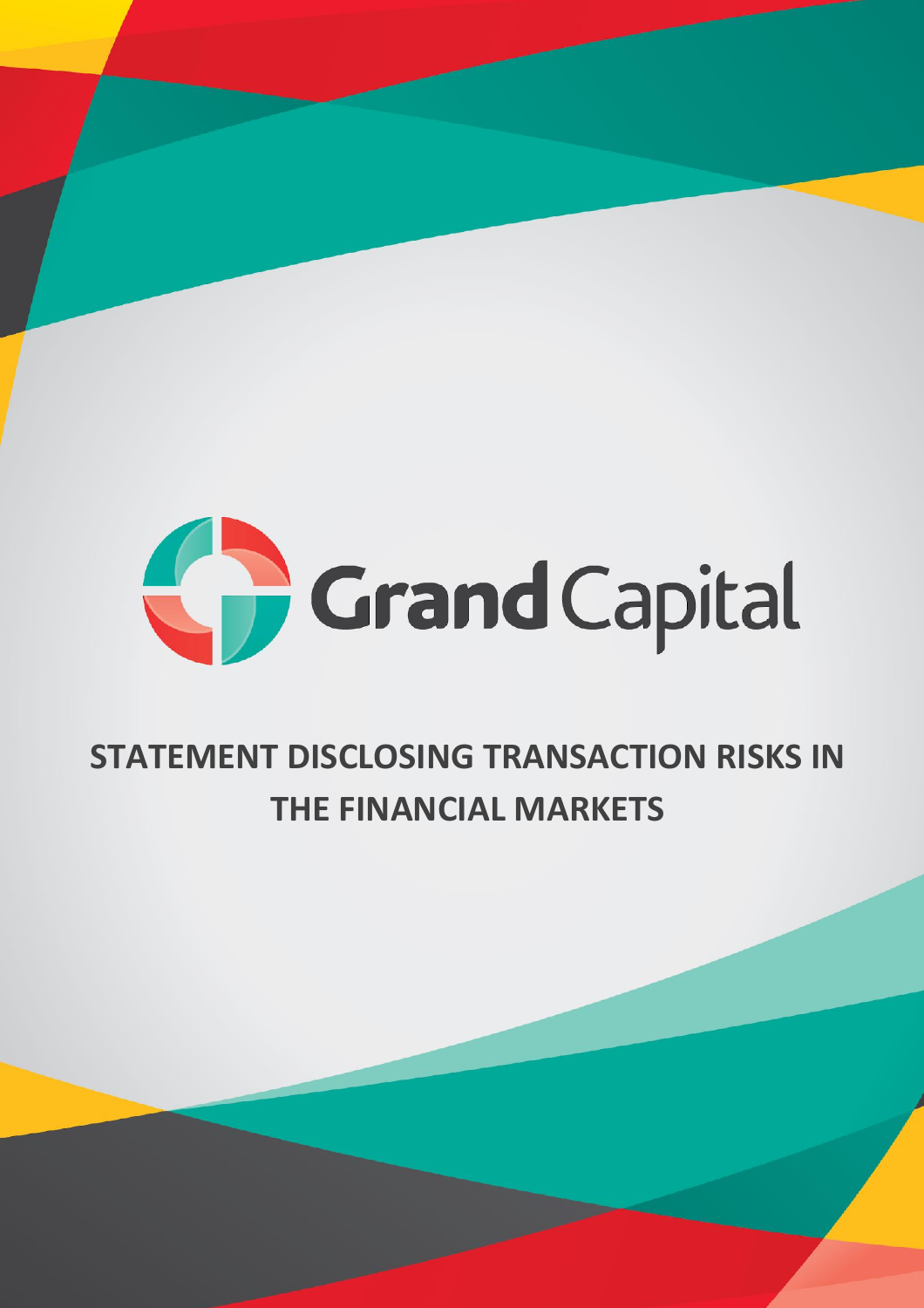

#### **1 GENERAL TERMS**

1.1 Present statement is an integral part of The Client Agreement.

1.2 This statement is aimed to disclose risks associated with trading transactions on financial markets.

1.3 Present statement may not reveal all the information about potential risks due to a large variety of possible situations.

## **2 MARGINAL TRADING**

2.1 There can be substantial risk of funds loss when trading financial instruments. You should carefully consider reasonableness of making such transactions in terms of your financial resources.

2.2 You are fully responsible for all risks, the use of financial resources and the choice of a corresponding trade strategy.

2.3 There is a possibility to lose all the funds on your accounts with the Company (and any additional funds deposited as credit leverage to maintain open positions) in a relatively short period of time if the situation on financial markets is unfavorable for your positions.

2.4 To maintain open positions you may be required to provide additional funds of considerable size in a short term if the price movements are unfavorable for you. Your positions could be forcefully closed with loss, and you will be responsible for any losses generated if you cannot provide necessary funds on time.

2.5 It is strongly recommended to maintain the Margin Level at least at 1000%, as well as to place Stop Loss orders to limit potential losses.

2.6 The Company may need significantly greater amount of time to process requests, including requests to close certain positions due to conditions prevailing in the financial markets. For example, it can happen when prices change rapidly.

2.7 Stop Loss orders intended to limit losses may not necessarily limit your losses to the expected level, because in the emerging market situation it may be impossible to execute such a request at a specified price.

2.8 You should consider the Company's fees as well as the information on other charges before you begin a transaction.

2.9 The Company may act as counterparty for the transactions with financial instruments, and that could lead to a conflict of interests.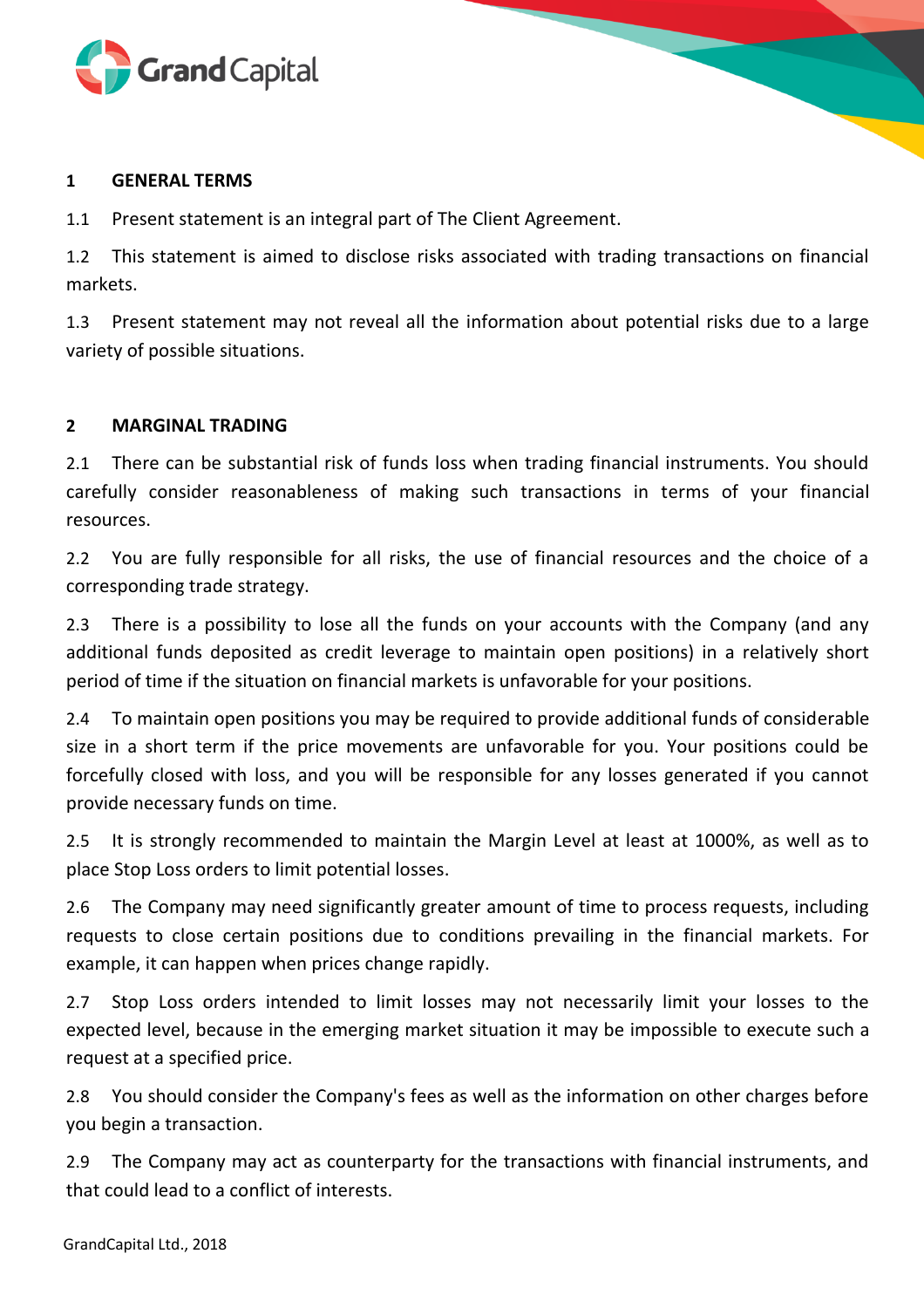

#### **3 TECHNICAL RISKS**

3.1 Client accepts the risks of financial losses caused by informational, communicational, electronic or other systems failure.

3.2 When making trade transactions via the Client's terminal, Client accepts the risks of financial losses that may result from:

- 3.2.1 failure of hardware, software and internet connection quality on the Client's side;
- 3.2.2 improper operation of the Client's hardware;
- 3.2.3 incorrect settings of the Client's terminal;
- 3.2.4 upgrading delays of the Client's terminal;
- 3.2.5 Client's ignorance of the rules described in the "User's Guide on the Client's terminal", and in the "Help" section.

3 Client acknowledges that when making trade transactions via the telephone it may be difficult to get an operator on duty at the time of peak hours. Situation like that may arise in a fast market (for example, after key economic news).

## **4 TRADING PLATFORM**

4.1 Client acknowledges that in the queue of requests / orders on the server there can be only one request or order. An attempt to send any new request or order will be rejected. At the same time «Order is locked» will be displayed in the «Order» window.

4.2 Client acknowledges that the only reliable source of information on quoting is the primary server for real Clients. Databases of quotes on the Client's terminal cannot serve as a reliable source of information on quoting. A part of the quotes may not reach the Client's terminal if the connection between the terminal and the server is unstable.

4.3 Client acknowledges that closing of the windows "placement/modification/deletion" of an order and also windows of "opening/closing" positions does not cancel the order or request that has already been sent for processing.

4.4 Client accepts the risk of unplanned trading operations as in a situation when the same order is repeated before the result of the previous order is received by the dealer.

4.5 Client acknowledges that the order for the simultaneous modification of the level of a pending order and the levels of Stop Loss and/or Take Profit received for processing after the order has already been executed, will be processed according to this order only in the modifications part of the levels of Stop Loss and/or Take Profit orders of the open position.